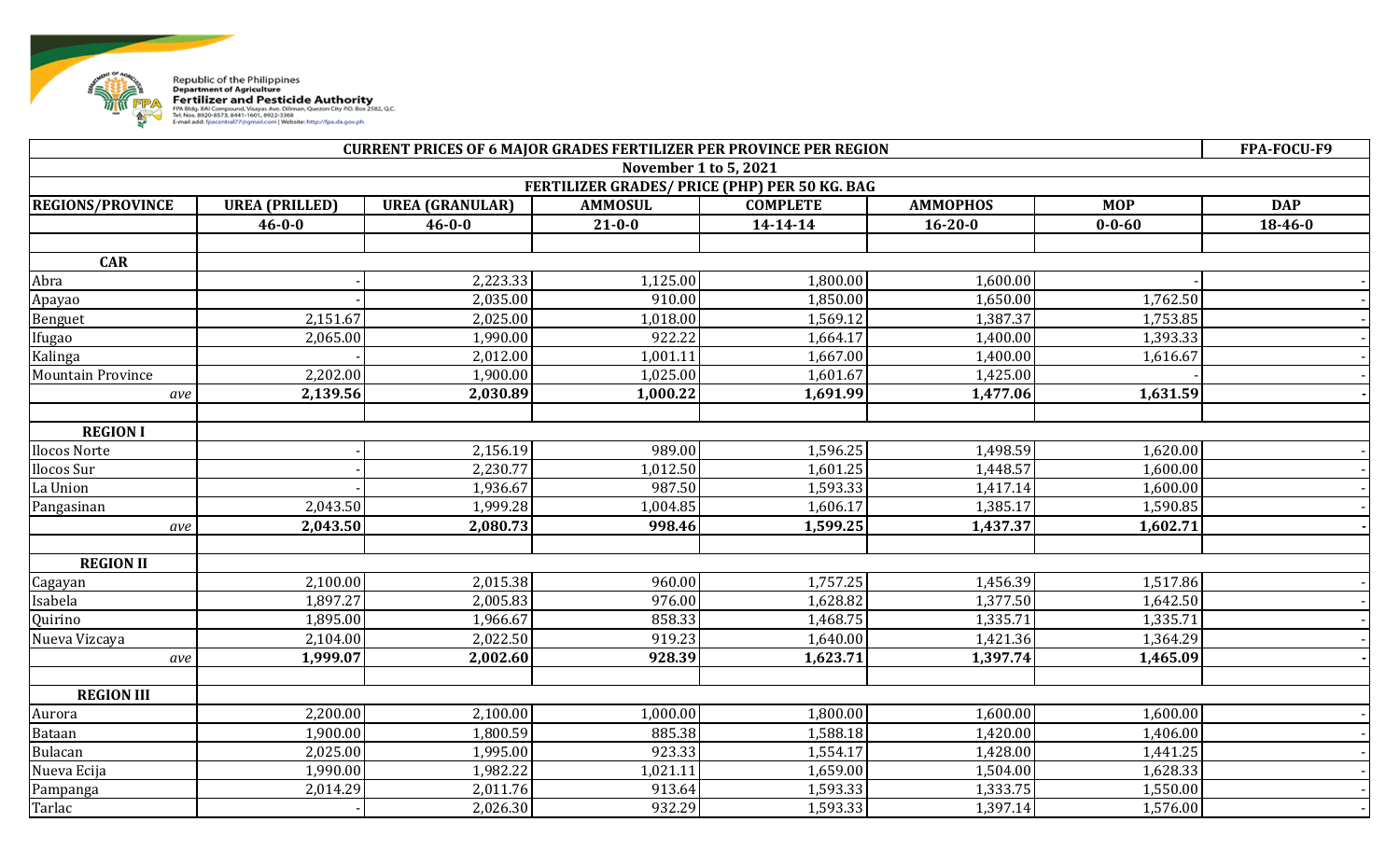| Zambales               | 2,184.00 | 1,917.06 | 973.57   | 1,620.67 | 1,380.00 | 1,460.00 |          |
|------------------------|----------|----------|----------|----------|----------|----------|----------|
| ave                    | 2,052.22 | 1,976.13 | 949.90   | 1,629.81 | 1,437.56 | 1,523.08 |          |
|                        |          |          |          |          |          |          |          |
| <b>REGION IV</b>       |          |          |          |          |          |          |          |
| Cavite                 | 1,916.67 | 1,900.00 | 961.25   | 1,583.33 | 1,375.91 | 1,814.29 | 2,100.00 |
| Laguna                 | 1,750.91 | 1,768.33 | 892.00   | 1,388.24 | 1,367.50 | 1,451.25 | 2,225.00 |
| <b>Batangas</b>        | 1,741.67 | 1,649.09 | 799.00   | 1,358.00 | 1,179.17 | 1,488.89 | 1,300.00 |
| Quezon                 | 2,012.50 | 2,004.17 | 1,075.71 | 1,613.00 | 1,628.57 | 1,820.00 | 1,550.00 |
| Occidental Mindoro     | 2,016.67 | 2,033.53 | 1,081.11 | 1,666.00 | 1,431.00 | 1,614.29 |          |
| Oriental Mindoro       |          | 2,139.00 | 1,245.00 | 1,590.00 | 1,480.00 | 1,600.00 |          |
| Marinduque             | 1,775.00 | 1,861.25 | 1,008.00 | 1,514.55 | 1,420.00 | 1,662.50 |          |
| Romblon                |          | 1,993.00 | 1,008.33 | 1,672.50 | 1,458.33 | 1,461.00 | 1,990.00 |
| Palawan                |          | 1,852.86 | 951.82   | 1,488.67 | 1,239.38 | 1,429.29 | 1,961.43 |
| Rizal                  | 1,854.17 | 1,800.00 | 1,200.00 | 1,712.50 | 1,450.00 | 1,840.00 |          |
| ave                    | 1,866.80 | 1,900.12 | 1,022.22 | 1,558.68 | 1,402.99 | 1,618.15 | 1,854.41 |
|                        |          |          |          |          |          |          |          |
| <b>REGION V</b>        |          |          |          |          |          |          |          |
| Albay                  | 1,927.19 | 2,018.33 | 955.77   | 1,537.50 | 1,473.08 | 1,442.50 |          |
| <b>Camarines Norte</b> | 1,839.00 | 1,865.00 | 863.33   | 1,545.45 | 1,510.00 | 1,453.33 |          |
| Camarines Sur          | 1,833.13 | 1,826.92 | 894.00   | 1,544.29 | 1,481.76 | 1,316.82 |          |
| Catanduanes            | 1,740.00 |          | 930.00   | 1,541.25 | 1,215.00 | 1,460.00 |          |
| Masbate                | 1,781.25 | 1,675.00 | 1,000.00 | 1,657.14 | 1,523.64 | 1,466.67 |          |
| Sorsogon               | 1,788.33 | 1,940.00 | 1,196.67 | 1,531.25 | 1,522.22 | 1,379.17 |          |
| ave                    | 1,818.15 | 1,865.05 | 973.30   | 1,559.48 | 1,454.28 | 1,419.75 |          |
|                        |          |          |          |          |          |          |          |
| <b>REGION VI</b>       |          |          |          |          |          |          |          |
| Iloilo                 |          | 1,949.00 | 869.55   | 1,411.00 | 1,345.00 | 1,460.00 | 1,988.89 |
| Negros Occidental      | 1,848.18 | 1,820.00 | 864.62   | 1,405.83 | 1,379.58 | 1,463.64 | 2,031.00 |
| Antique                | 1,815.00 | 1,958.08 | 915.91   | 1,410.00 | 1,296.00 | 1,466.67 | 2,000.00 |
| Capiz                  |          | 1,935.00 | 902.00   | 1,414.00 | 1,326.00 | 1,507.14 | 1,942.86 |
| Aklan                  |          | 1,648.50 | 857.00   | 1,363.50 | 1,327.00 | 1,360.00 | 2,001.00 |
| Guimaras               |          | 1,915.00 | 919.00   | 1,428.00 | 1,332.00 | 1,552.22 | 1,650.00 |
| ave                    | 1,831.59 | 1,870.93 | 888.01   | 1,405.39 | 1,334.26 | 1,468.28 | 1,935.63 |
|                        |          |          |          |          |          |          |          |
| <b>REGION VII</b>      |          |          |          |          |          |          |          |
| Bohol                  | 1,838.00 |          |          | 1,441.75 | 1,380.00 | 1,470.00 | 2,280.00 |
| Negros Oriental        | 2,097.50 |          | 1,017.14 | 1,505.00 | 1,416.00 | 1,506.67 | 2,182.00 |
| Cebu                   | 2,047.17 |          | 942.86   | 1,471.43 | 1,375.00 | 1,455.00 | 2,130.00 |
| Siquijor               | 2,200.00 |          | 1,060.00 | 1,550.00 | 1,500.00 | 1,650.00 | 2,200.00 |
| ave                    | 2,045.67 |          | 1,006.67 | 1,492.05 | 1,417.75 | 1,520.42 | 2,198.00 |
|                        |          |          |          |          |          |          |          |
| <b>REGION VIII</b>     |          |          |          |          |          |          |          |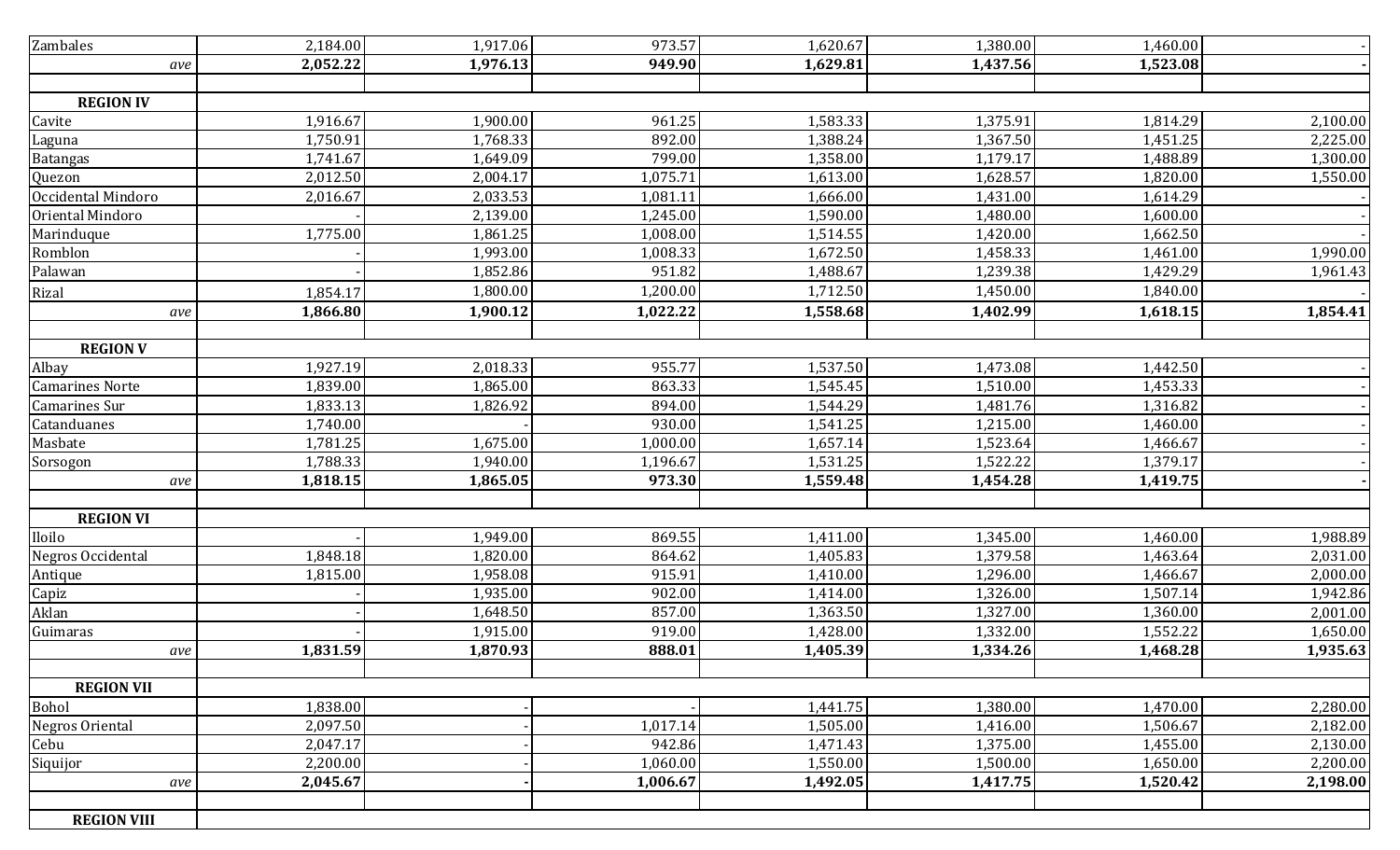| Biliran             | 1,682.50 | 1,682.73 | 795.00   | 1,357.50 | 1,112.67 | 1,208.57 | 1,883.33 |
|---------------------|----------|----------|----------|----------|----------|----------|----------|
| Eastern Samar       | 1,765.00 | 1,736.67 |          | 1,497.50 |          |          |          |
| Leyte               | 2,051.60 | 2,098.00 | 935.55   | 1,496.36 | 1,404.50 | 1,571.50 |          |
| Northern Samar      | 1,643.00 |          | 900.00   | 1,474.50 | 1,643.00 | 1,583.33 |          |
| Western Samar       | 1,683.33 | 1,646.00 | 973.33   | 1,460.00 | 1,383.33 | 1,475.00 |          |
| Southern Leyte      | 2,040.00 | 1,653.33 | 841.11   | 1,403.50 | 1,174.00 | 1,337.50 |          |
| ave                 | 1,810.91 | 1,763.35 | 889.00   | 1,448.23 | 1,343.50 | 1,435.18 | 1,883.33 |
| <b>REGION IX</b>    |          |          |          |          |          |          |          |
| Zamboanga del Norte | 2,062.50 |          | 1,000.00 | 1,610.00 | 1,506.67 | 1,773.33 | 1,490.00 |
| Zamboanga del Sur   | 1,952.17 |          | 902.50   | 1,468.50 | 1,479.17 | 1,537.92 | 2,090.00 |
| Zamboanga Sibugay   | 2,090.00 |          | 920.00   | 1,700.00 | 1,585.00 | 1,552.50 |          |
| ave                 | 2,034.89 |          | 940.83   | 1,592.83 | 1,523.61 | 1,621.25 | 1,790.00 |
| <b>REGION X</b>     |          |          |          |          |          |          |          |
| Bukidnon            | 1,958.70 |          | 885.96   | 1,398.75 | 1,328.81 | 1,500.43 | 2,046.36 |
| Lanao del Norte     | 2,040.00 |          | 952.00   | 1,542.73 | 1,472.73 | 1,538.00 | 2,156.67 |
| Misamis Occidental  | 2,036.67 |          | 928.18   | 1,571.00 | 1,488.75 | 1,673.00 | 2,078.00 |
| Misamis Oriental    | 2,065.00 |          | 916.36   | 1,437.50 | 1,393.33 | 1,563.89 | 2,107.50 |
| ave                 | 2,025.09 |          | 920.63   | 1,487.50 | 1,420.91 | 1,568.83 | 2,097.13 |
| <b>REGION XI</b>    |          |          |          |          |          |          |          |
| Davao de Oro        | 1,977.17 | 2,250.00 | 880.56   | 1,415.42 | 1,332.46 | 1,557.76 | 2,086.33 |
| Davao del Norte     | 1,992.00 | 1,950.00 | 904.62   | 1,267.50 | 1,321.43 | 1,529.09 | 2,097.50 |
| Davao del Sur       | 1,945.35 | 2,000.00 | 882.15   | 1,387.29 | 1,300.15 | 1,563.31 | 2,077.89 |
| Davao Occidental    |          |          | 860.00   | 1,350.00 | 1,200.00 | 1,470.00 |          |
| Davao Oriental      | 2,014.29 |          | 956.67   | 1,444.17 | 1,355.00 | 1,676.67 | 2,016.67 |
| ave                 | 1,982.20 | 2,066.67 | 896.80   | 1,372.88 | 1,301.81 | 1,559.37 | 2,069.60 |
|                     |          |          |          |          |          |          |          |
| <b>REGION XII</b>   |          |          |          |          |          |          |          |
| North Cotabato      | 2,000.00 | 1,943.00 | 874.00   | 1,332.00 | 1,264.00 | 1,568.00 | 2,025.00 |
| Sarangani           | 1,902.00 | 1,925.00 | 856.00   | 1,403.00 | 1,286.00 | 1,543.00 | 2,014.00 |
| South Cotabato      | 1,962.00 | 2,001.00 | 865.00   | 1,390.00 | 1,283.00 | 1,513.00 | 2,080.00 |
| Sultan Kudarat      | 1,972.00 | 1,988.00 | 886.00   | 1,361.00 | 1,254.00 | 1,530.00 | 2,250.00 |
| ave                 | 1,959.00 | 1,964.25 | 870.25   | 1,371.50 | 1,271.75 | 1,538.50 | 2,092.25 |
| <b>CARAGA</b>       |          |          |          |          |          |          |          |
| Agusan del Norte    | 1,544.50 |          | 895.45   | 1,423.50 | 1,355.50 | 1,547.00 | 2,002.50 |
| Agusan del Sur      |          | 1,450.00 | 820.00   | 1,260.00 | 1,200.00 | 1,400.00 |          |
| Surigao del Norte   |          | 1,274.00 | 751.43   | 1,175.71 | 1,072.20 | 1,275.00 |          |
| Surigao del Sur     | 1,822.50 | 2,078.33 | 871.92   | 1,405.63 | 1,392.50 | 1,598.33 | 2,040.00 |
| $\emph{ave}$        | 1,683.50 | 1,600.78 | 834.70   | 1,316.21 | 1,255.05 | 1,455.08 | 2,021.25 |